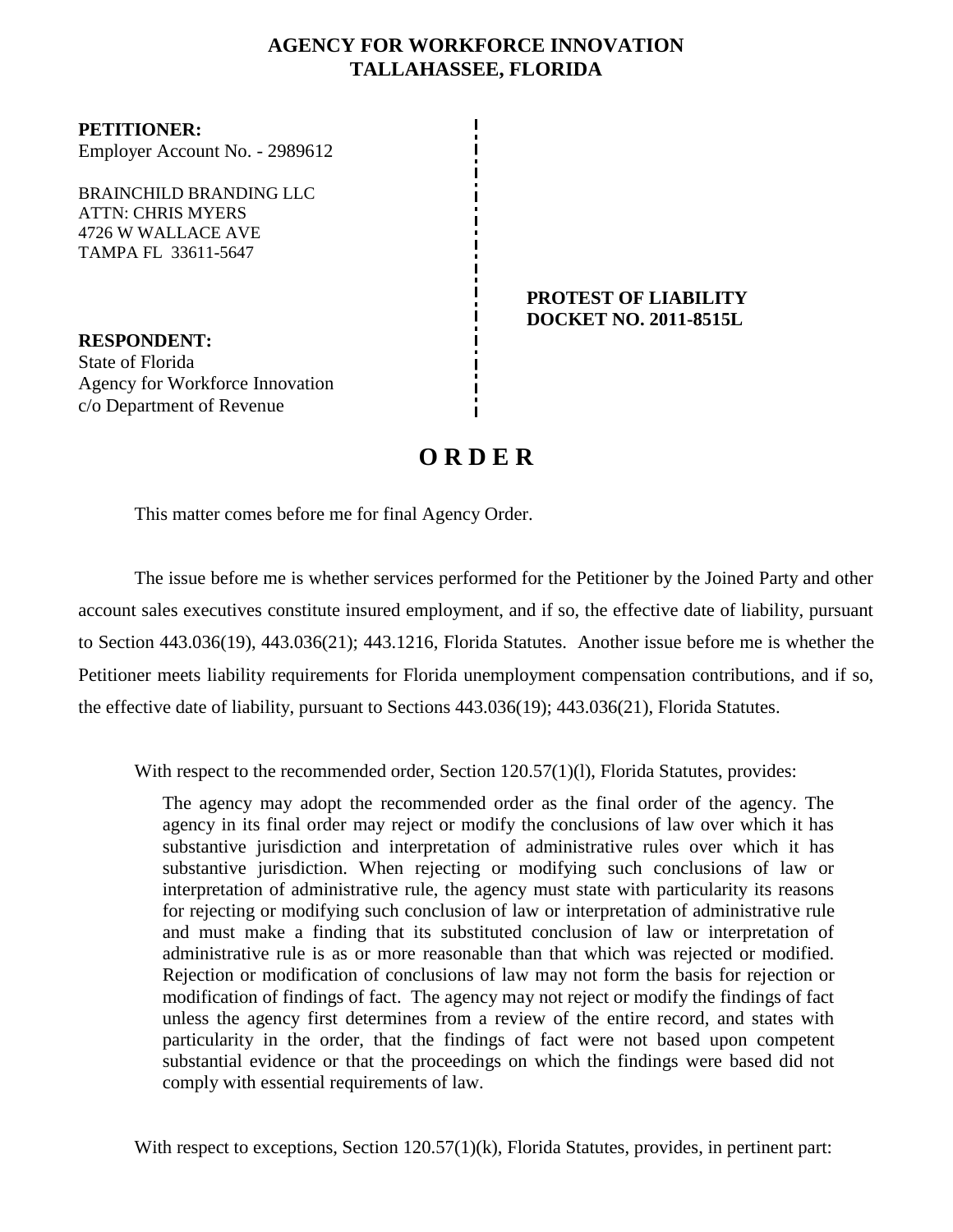The agency shall allow each party 15 days in which to submit written exceptions to the recommended order. The final order shall include an explicit ruling on each exception, but an agency need not rule on an exception that does not clearly identify the disputed portion of the recommended order by page number or paragraph, that does not identify the legal basis for the exception, or that does not include appropriate and specific citations to the record.

The Special Deputy issued the Recommended Order on June 13, 2011.The Petitioner's exceptions to the Recommended Order were submitted by fax on June 30, 2011.Rule 60BB-2.035(19)(c), Florida Administrative Code, requires that written exceptions be filed within 15 days of the mailing date of the Recommended Order.As a result, the Agency may not consider the Petitioner's exceptions in this order because the exceptions were filed more than 15 days after the mailing date of the Recommended Order. No other submissions were received from any party.

Having considered the Special Deputy's Recommended Order and the record of the case and in the absence of any timely exceptions to the Recommended Order, I adopt the Findings of Fact and Conclusions of Law as set forth therein. A copy of the Recommended Order is attached and incorporated in this Final Order.

Therefore, it is ORDERED that the determination dated November 9, 2010, is MODIFIED to pertain only to the Joined Party and not to the entire account sales executive class of workers. It is further ORDERED that the determination is MODIFIED to reflect a retroactive date of October 27, 2008. It is further ORDERED that the determination is AFFIRMED as modified.

DONE and ORDERED at Tallahassee, Florida, this \_\_\_\_\_ day of **August, 2011.**



TOM CLENDENNING, Assistant Director, AGENCY FOR WORKFORCE INNOVATION

\_\_\_\_\_\_\_\_\_\_\_\_\_\_\_\_\_\_\_\_\_\_\_\_\_\_\_\_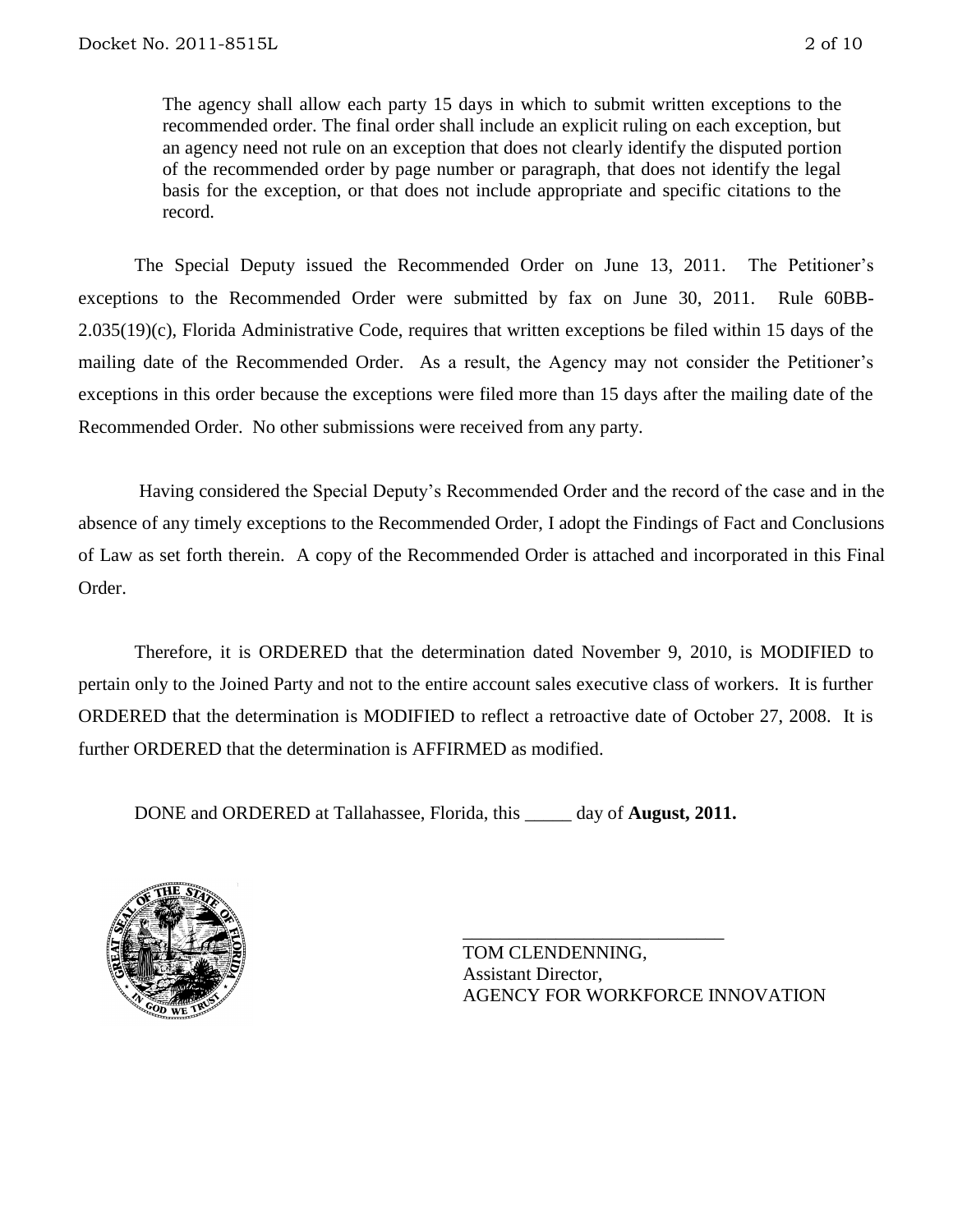## **AGENCY FOR WORKFORCE INNOVATION Unemployment Compensation Appeals**

MSC 345 CALDWELL BUILDING 107 EAST MADISON STREET TALLAHASSEE FL 32399-4143

#### **PETITIONER:**

Employer Account No. - 2989612 BRAINCHILD BRANDING LLC ATTN: CHRIS MYERS 4726 W WALLACE AVE TAMPA FL 33611-5647

#### **PROTEST OF LIABILITY DOCKET NO. 2011-8515L**

# **RESPONDENT:**

State of Florida Agency for Workforce Innovation c/o Department of Revenue

# **RECOMMENDED ORDER OF SPECIAL DEPUTY**

TO: Assistant Director Agency for Workforce Innovation

This matter comes before the undersigned Special Deputy pursuant to the Petitioner's protest of the Respondent's determination dated November 9, 2010.

After due notice to the parties, a telephone hearing was held on May 24, 2011. The Petitioner was represented by its attorney. The Petitioner's co-owner and two other individuals testified as witnesses for the Petitioner. The Respondent, represented by a Department of Revenue Tax Specialist II, appeared and testified. The Joined Party appeared and testified.

The record of the case, including the recording of the hearing and any exhibits submitted in evidence, is herewith transmitted. Submissions identified as Proposed Findings of Fact and Conclusions of Law were not received from any party. A post-hearing submission was received from the Petitioner which included documentary evidence not previously submitted. The Petitioner's post-hearing submission is discussed in the Conclusions of Law portion of the recommended order.

#### **Issue:**

Whether services performed for the Petitioner by the Joined Party and other individuals constitute insured employment pursuant to Sections 443.036(19), 443.036(21); 443.1216, Florida Statutes, and if so, the effective date of the liability.

Whether the Petitioner meets liability requirements for Florida unemployment compensation contributions, and if so, the effective date of liability, pursuant to Sections 443.036(19); 443.036(21), Florida Statutes.

### **Findings of Fact:**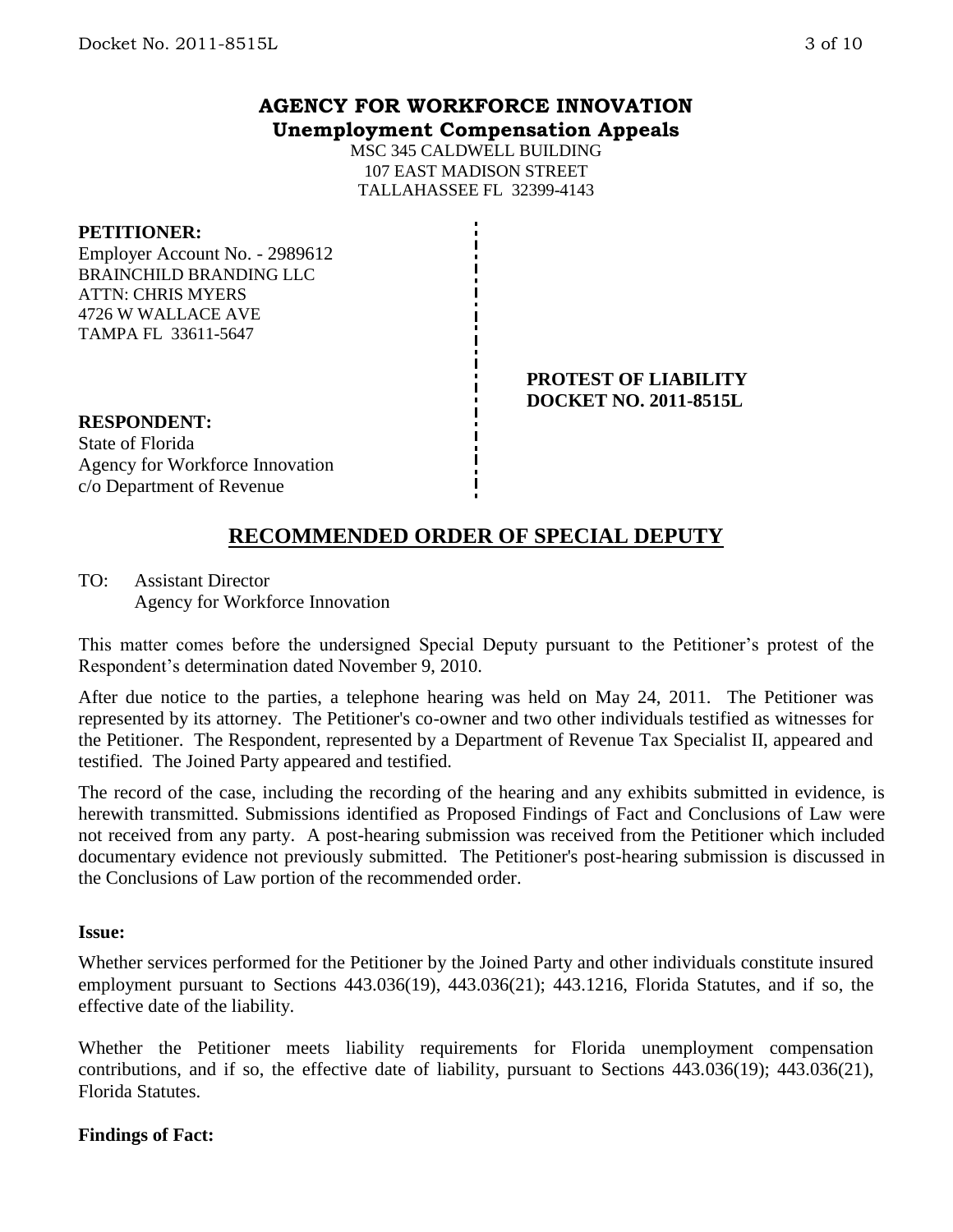- 1. The Petitioner is a limited liability company which was formed in August 2003 to operate a business to design and development websites. The business is operated by the Petitioner's coowner who designs and develops the websites from an office in her residence. The Petitioner does not have a commercial business location. As early as 2003 the Petitioner engaged an individual to sell the Petitioner's services and classified that individual as an independent contractor.
- 2. The Joined Party is an individual with over twenty years of employment in sales. In approximately early 2008 the Petitioner's co-owner and the Joined Party met and became friends. The Joined Party lost her most recent employment and was seeking full time employment. The Petitioner's co-owner wanted to help the Joined Party by providing income to the Joined Party and offered a sales position to the Joined Party. The Petitioner gave the position the title of Account Executive.
- 3. The Petitioner created a written agreement titled *Independent Contractor Agreement for Direct Seller* for the Joined Party's signature. The Agreement provides that the Joined Party is an independent contractor and not the Petitioner's employee. The Agreement states that the Petitioner will pay the Joined Party a fee of \$500 per week plus a commission of 15% of the Joined Party's completed net sales. The Agreement provides that the Petitioner will reimburse the Joined Party for networking dues and fees that are directly attributable to work performed by the Joined Party, with a monthly budget of \$200, and that the Petitioner will provide a cell phone and laptop computer to the Joined Party for use with business related activities. The Agreement states that the Agreement will become effective on October 27, 2008, will terminate on January 31, 2009, and that either party may terminate the Agreement at any time by giving thirty days written notice of termination.
- 4. The Joined Party had never worked as an independent contractor and did not understand the meaning of that term. The Joined Party was happy to find work and signed the *Independent Contractor Agreement for Direct Seller* without reading or understanding the Agreement.
- 5. The Joined Party did not have any prior experience providing sales for website design and development. As a result the Petitioner had to provide training to the Joined Party so that the Joined Party would be fluent in the terminology used in the industry. The training took place at the Petitioner's home office. It was not necessary for the Petitioner to train the Joined Party how to make sales because the Joined Party was an experienced sales person. The Joined Party was able to make sales contacts from the first day of work.
- 6. The Petitioner provided the Joined Party with a laptop computer and a cell phone. The Petitioner provided the Joined Party with business cards bearing the Petitioner's name and logo, the Joined Party's name, and the title of Account Executive. The Petitioner paid the all of the networking dues and fees so that it was not necessary for the Petitioner to reimburse the Joined Party for those expenses as stated in the *Independent Contractor Agreement for Direct Seller.* The Petitioner paid for the Joined Party's telephone service.
- 7. The Petitioner informed the Joined Party that the Joined Party's work schedule was Monday through Friday from 8 AM until 5 PM. As set forth in the *Independent Contractor Agreement for Direct Seller* the Petitioner paid the Joined Party on a weekly basis at the rate of \$500 each week.
- 8. The Petitioner did not withhold any payroll taxes from the pay. The Petitioner paid a Christmas bonus to the Joined Party. The Petitioner did not provide fringe benefits such as health insurance. The Joined Party's pay was not reduced during holiday weeks or weeks that the Joined Party was not able to work due to illness or other reason. If the Joined Party was not able to work on a regular workday she was required to notify the Petitioner of the absence.
- 9. The Joined Party would develop the sales leads. The Joined Party would notify the Petitioner when a lead appeared to be promising and the Petitioner would then accompany the Joined Party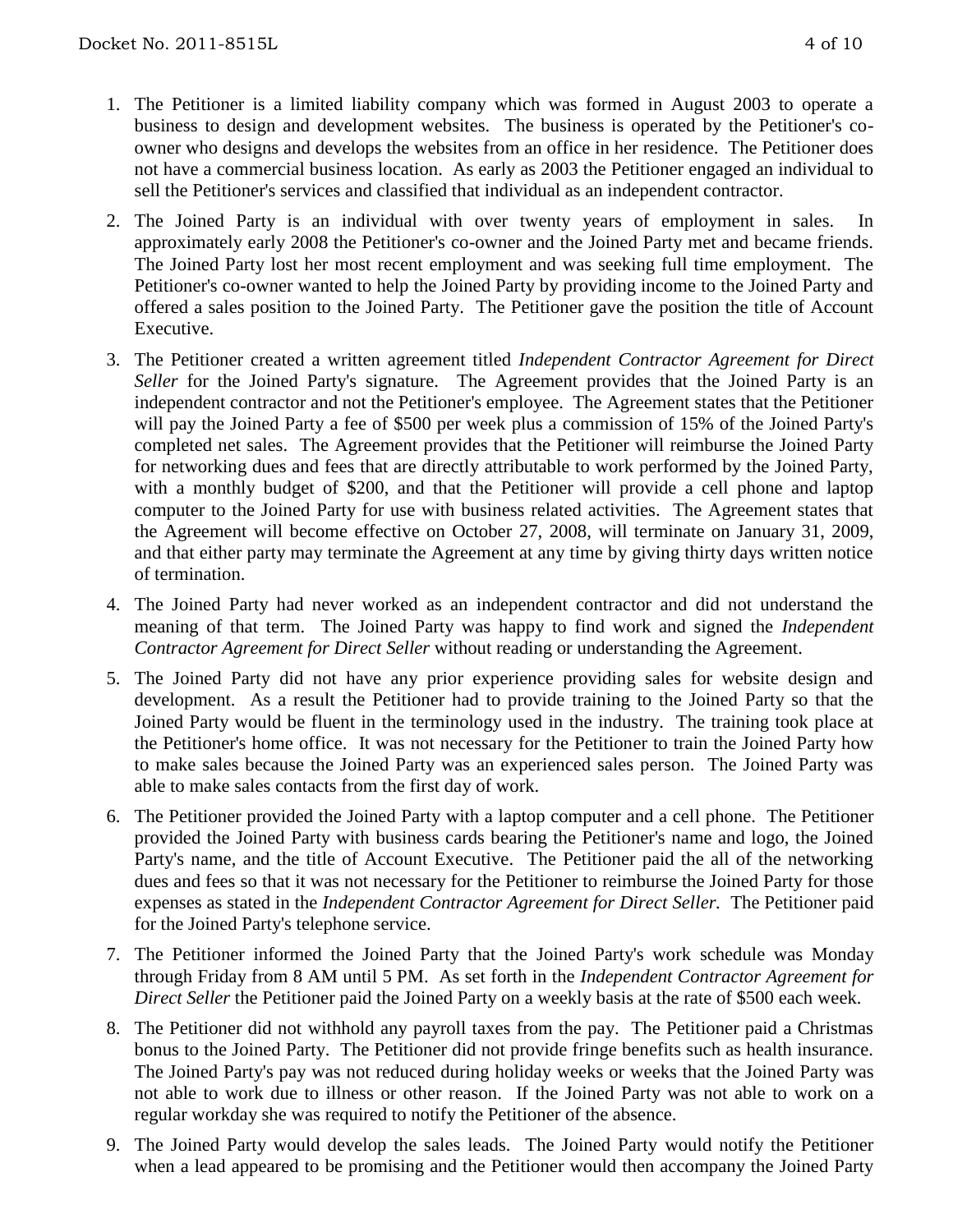to meet with the sales prospect. The Petitioner was responsible for preparing the sales proposals. The Petitioner's co-owner accompanied the Joined Party on every sales contact and after each meeting the Petitioner would offer pointers about how the Joined Party could improve her performance in the future.

- 10. In January 2009 the Petitioner's co-owner decided that she wanted to continue providing income to the Joined Party. Although the parties did not enter into a new Agreement, the relationship did not terminate on January 31, 2009.
- 11. Following the end of 2008 the Petitioner did not report the Joined Party's earnings to the Internal Revenue Service and did not provide any accounting of the earnings to the Joined Party. When the Joined Party asked the Petitioner about the income taxes the Petitioner's co-owner told the Joined Party that the Joined Party was responsible for paying her own taxes. Prior to that time the Joined Party did not understand that being an independent contractor meant that she was responsible for paying her own income taxes.
- 12. During the initial period of work the Joined Party was required to attend weekly sales meetings, usually held at the Petitioner's home office at 6 PM on Friday evenings. Sometimes the meetings were held in a bar. The Petitioner and the Joined Party discussed the status of sales contacts at the meetings.
- 13. After the Joined Party had worked for the Petitioner for approximately six months the Petitioner informed the Joined Party that the Petitioner could not afford to continue paying the Joined Party \$500 per week. The Joined Party was informed that the Joined Party could continue working on straight commission but that the Joined Party should seek full time employment elsewhere. The Joined Party began seeking other full time employment. In an attempt to assist the Joined Party in finding employment the Petitioner even contacted a company that was seeking a part time employee. However, the Joined Party was not interested in part time employment in a candy store.
- 14. After the Petitioner discontinued paying the Joined Party \$500 each week the Petitioner gave the Joined Party cash and a credit card so that the Joined Party could purchase gas for her car. When the Joined Party's mother became ill the Petitioner purchased an airline ticket for the Joined Party. The Joined Party later reimbursed the Petitioner for the cost of the airline ticket.
- 15. During the time that the Joined Party worked on straight commission the Petitioner paid the Joined Party only when the Joined Party made a sale. The Petitioner computed the amount of the commissions and no accounting was provided to the Joined Party concerning how the commission amount was derived. Since the Petitioner was responsible for creating the sales proposals the Joined Party did not know the amounts that were charged to the clients by the Petitioner.
- 16. During the time that the Joined Party performed services for the Petitioner the Joined Party was not allowed to perform services for a competitor and she was not allowed to hire others to perform the work for her. The Joined Party did not have a business or occupational license, did not have business liability insurance, did not have a listing in the business telephone directory, and did not offer services to the general public.
- 17. In approximately the middle of December 2009 the Petitioner informed the Joined Party that the Joined Party's services were no longer needed. The Joined Party had not yet found other employment and the Petitioner agreed to allow the Joined Party to continue using the Petitioner's computer and cell phone so that the Joined Party could continue to seek employment. The Petitioner continued to pay for the cell phone service.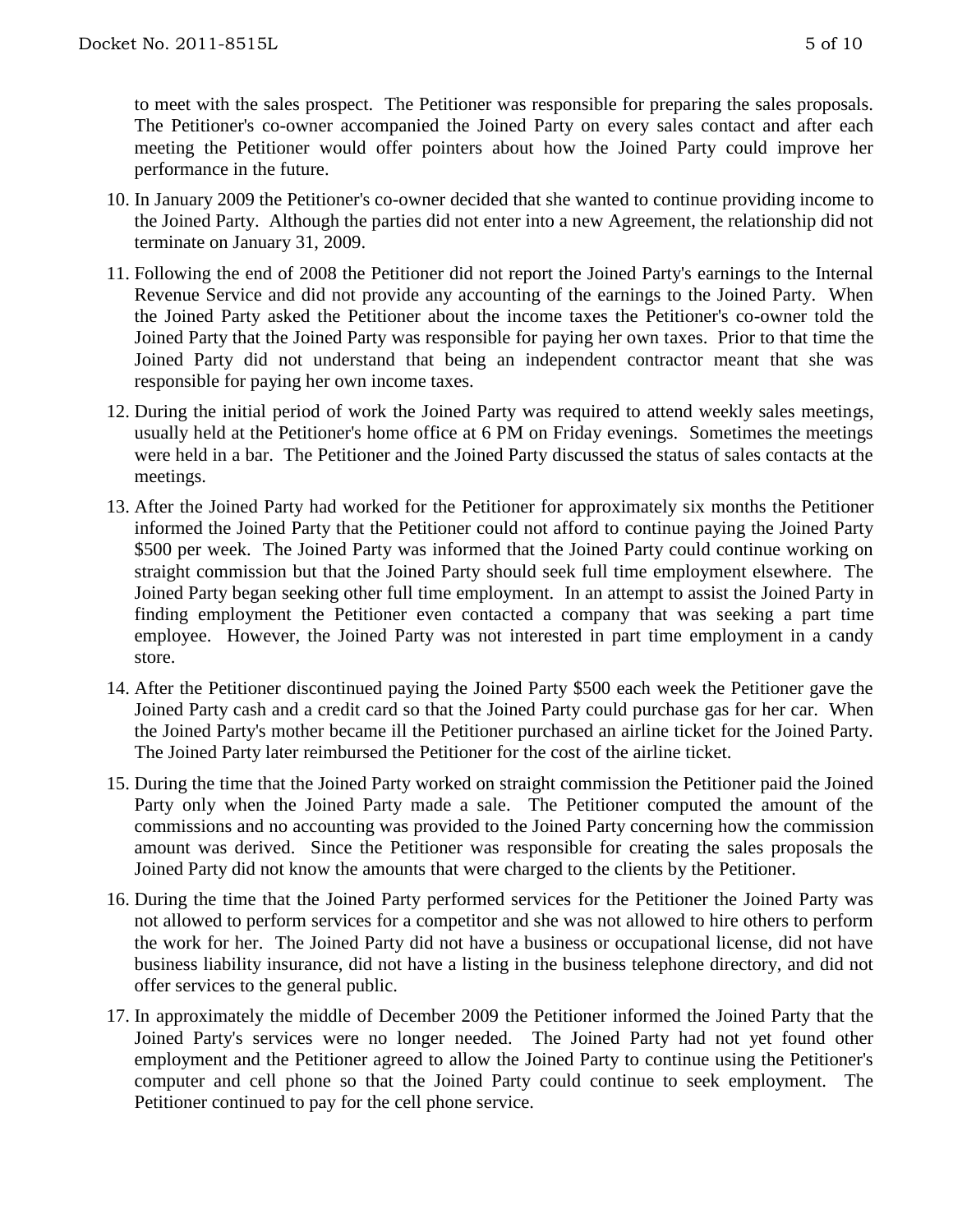- 18. Following the end of 2009 the Petitioner reported the Joined Party's earnings to the Internal Revenue Service on Form 1099-MISC as nonemployee compensation.
- 19. After the Joined Party's termination the Petitioner hired another individual to perform services as an account sales executive. The Petitioner has never provided a weekly payment to any other sales person other than the Joined Party and has never provided a computer and telephone for other sales representatives. The Agreement with the Joined Party was specific to the Joined Party and was the result of the friendship between the Petitioner's co-owner and the Joined Party.
- 20. The Joined Party filed an initial claim for unemployment compensation benefits effective August 29, 2010. Her filing on that date established a base period from April 1, 2009, through March 31, 2010. When the Joined Party did not receive credit for her base period earnings with the Petitioner a *Request for Reconsideration of Monetary Determination* was filed and an investigation was assigned to the Department of Revenue to determine if the Joined Party performed services for the Petitioner as an independent contractor or as an employee.
- 21. On November 9, 2010, the Department of Revenue determined that the persons performing services for the Petitioner as account sales executives are the Petitioner's employees retroactive to January 1, 2009, and that the Petitioner is liable for paying unemployment compensation taxes effective January 1, 2009. The Petitioner filed a protest by letter dated November 23, 2010.

### **Conclusions of Law:**

- 22. The issue in this case, whether services performed for the Petitioner constitute employment subject to the Florida Unemployment Compensation Law, is governed by Chapter 443, Florida Statutes. Section 443.1216(1)(a)2., Florida Statutes, provides that employment subject to the chapter includes service performed by individuals under the usual common law rules applicable in determining an employer-employee relationship.
- 23. The Supreme Court of the United States held that the term "usual common law rules" is to be used in a generic sense to mean the "standards developed by the courts through the years of adjudication." United States v. W.M. Webb, Inc., 397 U.S. 179 (1970).
- 24. The Supreme Court of Florida adopted and approved the tests in 1 Restatement of Law, Agency 2d Section 220 (1958), for use to determine if an employment relationship exists. See Cantor v. Cochran, 184 So.2d 173 (Fla. 1966); Miami Herald Publishing Co. v. Kendall, 88 So.2d 276 (Fla. 1956); Magarian v. Southern Fruit Distributors, 1 So.2d 858 (Fla. 1941); see also Kane Furniture Corp. v. R. Miranda, 506 So.2d 1061 (Fla. 2d DCA 1987).
- 25. Restatement of Law is a publication, prepared under the auspices of the American Law Institute, which explains the meaning of the law with regard to various court rulings. The Restatement sets forth a nonexclusive list of factors that are to be considered when judging whether a relationship is an employment relationship or an independent contractor relationship.
- 26. 1 Restatement of Law, Agency 2d Section 220 (1958) provides:
	- (1) A servant is a person employed to perform services for another and who, in the performance of the services, is subject to the other's control or right of control.
	- (2) The following matters of fact, among others, are to be considered:
		- (a) the extent of control which, by the agreement, the business may exercise over the details of the work;
		- (b) whether or not the one employed is engaged in a distinct occupation or business;
		- (c) the kind of occupation, with reference to whether, in the locality, the work is usually done under the direction of the employer or by a specialist without supervision;
		- (d) the skill required in the particular occupation;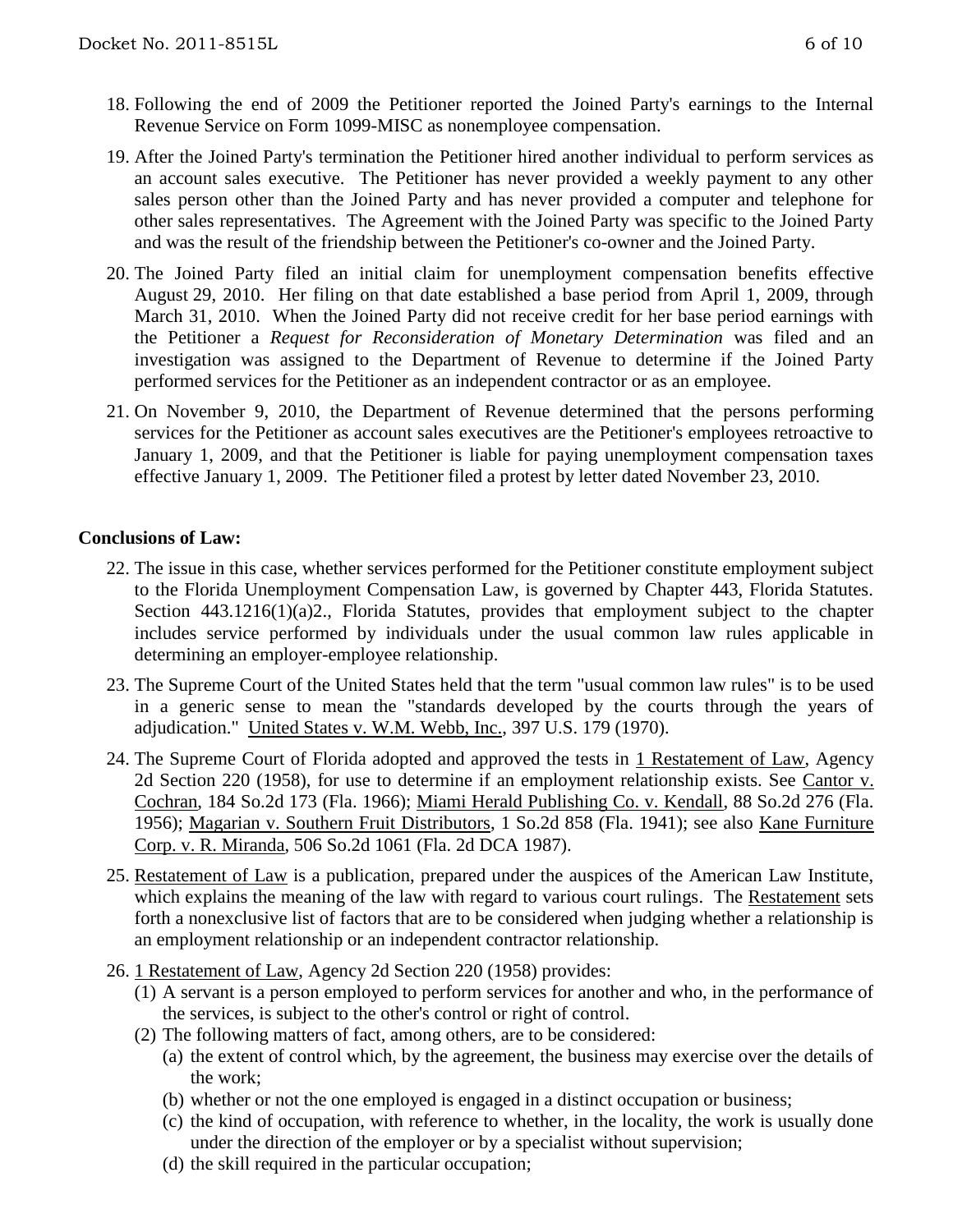- (e) whether the employer or the worker supplies the instrumentalities, tools, and the place of work for the person doing the work;
- (f) the length of time for which the person is employed;
- $(g)$  the method of payment, whether by the time or by the job;
- (h) whether or not the work is a part of the regular business of the employer;
- (i) whether or not the parties believe they are creating the relation of master and servant;
- (j) whether the principal is or is not in business.
- 27. Comments in the Restatement explain that the word "servant" does not exclusively connote manual labor, and the word "employee" has largely replaced "servant" in statutes dealing with various aspects of the working relationship between two parties.
- 28. In Department of Health and Rehabilitative Services v. Department of Labor & Employment Security, 472 So.2d 1284 (Fla. 1<sup>st</sup> DCA 1985) the court confirmed that the factors listed in the Restatement are the proper factors to be considered in determining whether an employer-employee relationship exists. However, in citing La Grande v. B&L Services, Inc., 432 So.2d 1364, 1366 (Fla.  $1<sup>st</sup>$  DCA 1983), the court acknowledged that the question of whether a person is properly classified an employee or an independent contractor often cannot be answered by reference to "hard and fast" rules, but rather must be addressed on a case-by-case basis.
- 29. The Florida Supreme Court held that in determining the status of a working relationship, the agreement between the parties should be examined if there is one. The agreement should be honored, unless other provisions of the agreement, or the actual practice of the parties, demonstrate that the agreement is not a valid indicator of the status of the working relationship. Keith v. News & Sun Sentinel Co., 667 So.2d 167 (Fla. 1995). In Justice v. Belford Trucking Company, Inc., 272 So.2d 131 (Fla. 1972), a case involving an independent contractor agreement which specified that the worker was not to be considered the employee of the employing unit at any time, under any circumstances, or for any purpose, the Florida Supreme Court commented "while the obvious purpose to be accomplished by this document was to evince an independent contractor status, such status depends not on the statements of the parties but upon all the circumstances of their dealings with each other."
- 30. The *Independent Contractor Agreement for Direct Seller* was in effect from October 27, 2008, until January 31, 2009. From February 1, 2009, until the relationship ended in December 2009 the Joined Party worked under a verbal agreement.
- 31. The Petitioner's business is website design and development. The Petitioner engaged the Joined Party to sell the Petitioner's website design and development services to prospective clients. Although the Joined Party was not engaged to design or develop websites, her work was a necessary part of the Petitioner's business. The Petitioner could not exist without clients for whom website design and development services are performed. The Joined Party performed services exclusively for the Petitioner on a full time basis. Although the Joined Party was not required to account for her time the Petitioner determined the work schedule. The Petitioner provided a computer, a cell phone, paid for the cell phone service, paid for networking dues and fees, and paid for some of the Joined Party's automobile expenses. The Joined Party did not have an investment in a business and did not offer services to the general public.
- 32. At the time of hire the Joined Party was an experienced sales person, however, the Joined Party did not have any prior experience selling website design and development services. Although it was not necessary for the Petitioner to provide training on how to make sales it was necessary for the Petitioner to train the Joined Party concerning terminology used in website design and development. The training was provided not only at the beginning of the relationship but was ongoing throughout the relationship. It was not shown that significant skill is required to perform services as a sales person. Any special knowledge that the Joined Party had concerning website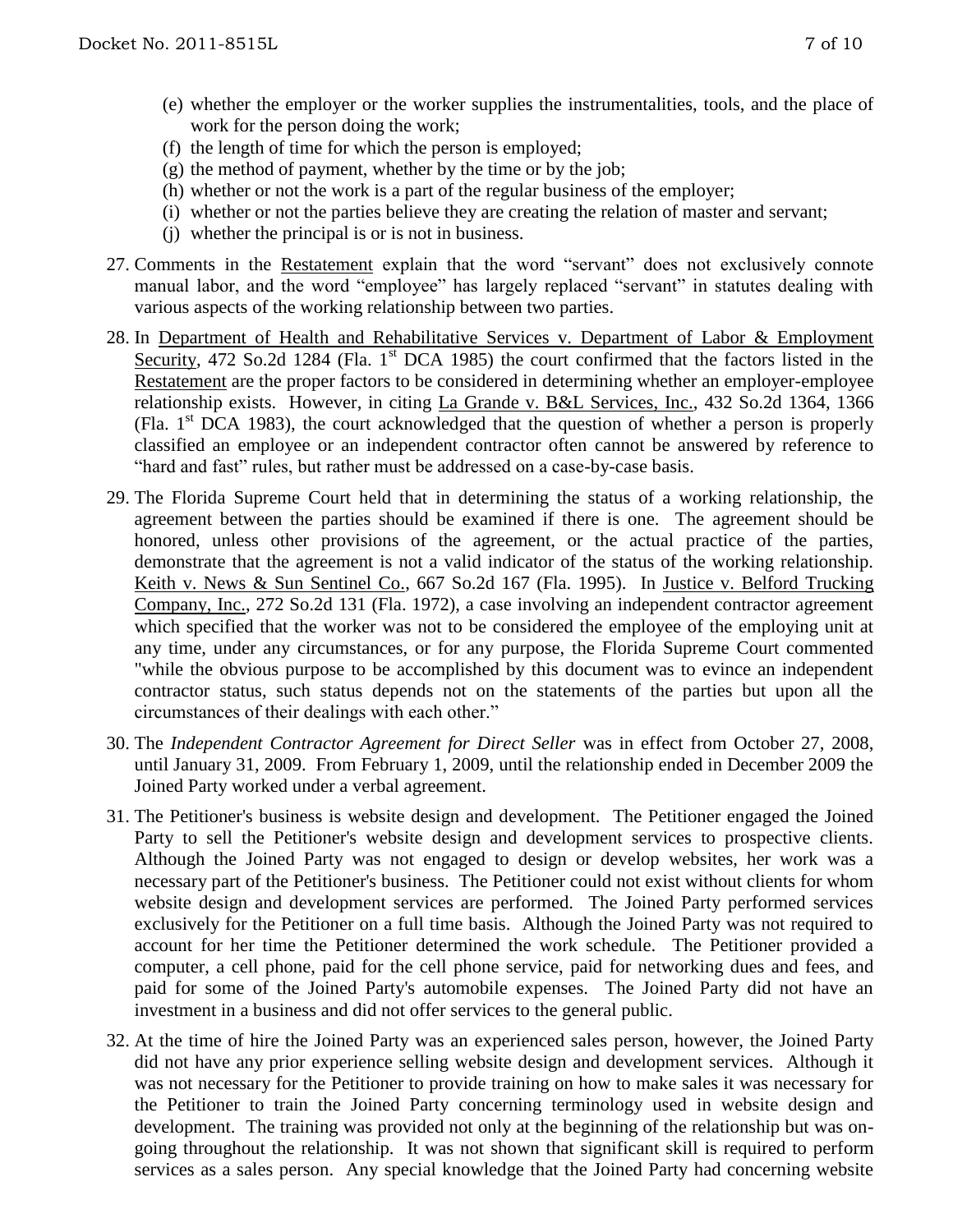design and development terminology was provided by the Petitioner through training. The greater the skill or special knowledge required to perform the work, the more likely the relationship will be found to be one of independent contractor. Florida Gulf Coast Symphony v. Florida Department of Labor & Employment Sec., 386 So.2d 259 (Fla. 2d DCA 1980)

- 33. For approximately the first six months of the relationship the Petitioner paid a fee to the Joined Party in the amount of \$500 each week, the amount of which was determined by the Petitioner. The Petitioner testified that the fee was a draw against commissions; however, that testimony is in conflict with the written Agreement produced by the Petitioner. Nothing in the Agreement even suggests that the fee was based on sales or that the fee was recoverable if the Joined Party's commissions did not equal or exceed the weekly fee. The Joined Party testified that nothing was ever said to her that the fee was a draw against commissions and testified that no record was ever provided to show an accounting of the commissions earned. The fee most closely resembles a weekly salary which is typical in employment situations. The Petitioner unilaterally extended and then unilaterally terminated the payment of the fee. These facts show that the Petitioner controlled the financial aspects of the relationship. After the Petitioner terminated payment of the fee the Joined Party worked on straight commission. Section 443.1217(1), Florida Statutes, provides that the wages subject to the Unemployment Compensation Law include all remuneration for employment including commissions (emphasis supplied), bonuses, back pay awards, and the cash value of all remuneration in any medium other than cash. The fact that the Petitioner chose not to withhold payroll taxes from the pay does not, standing alone, establish an independent contractor relationship.
- 34. During the investigation conducted by the Department of Revenue the Petitioner's co-owner completed a questionnaire on which she stated that the Joined Party could not work for a competitor and that the Joined Party could not hire others to perform the work for her. The Joined Party completed a similar questionnaire on which the Joined Party recorded the identical information that she could not perform services for a competitor and that she could not hire others to perform the work. After the Department of Revenue made the determination that the Joined Party was an employee of the Petitioner, based in part on the information provided by both the Petitioner and the Joined Party that the Joined Party could not perform services for a competitor or hire others to perform the work, the Petitioner "amended" the questionnaire to show that the Joined Party could perform services for a competitor and could hire others to perform the work. At the hearing the Joined Party testified that she was not allowed to perform services for a competitor and that she could not hire others to perform the work. The Petitioner's evidence is internally inconsistent and in conflict with the Joined Party's testimony. The questions on the questionnaire are not vague or confusing. The co-owner is in a position of knowledge and the Petitioner's initial answers to those questions are more credible than the subsequent self serving amendments to the questionnaire. These facts reveal that the Petitioner exercised control over how the work was performed.
- 35. The Joined Party performed services for the Petitioner for a period of approximately one year. Either party could terminate the relationship at any time without incurring liability for breach of contract. The Petitioner terminated the relationship without advance notice. These facts reveal an at-will relationship of relative permanence. In Cantor v. Cochran, 184 So.2d 173 (Fla. 1966), the court in quoting 1 Larson, Workmens' Compensation Law, Section 44.35 stated: "The power to fire is the power to control. The absolute right to terminate the relationship without liability is not consistent with the concept of independent contractor, under which the contractor should have the legal right to complete the project contracted for and to treat any attempt to prevent completion as a breach of contract."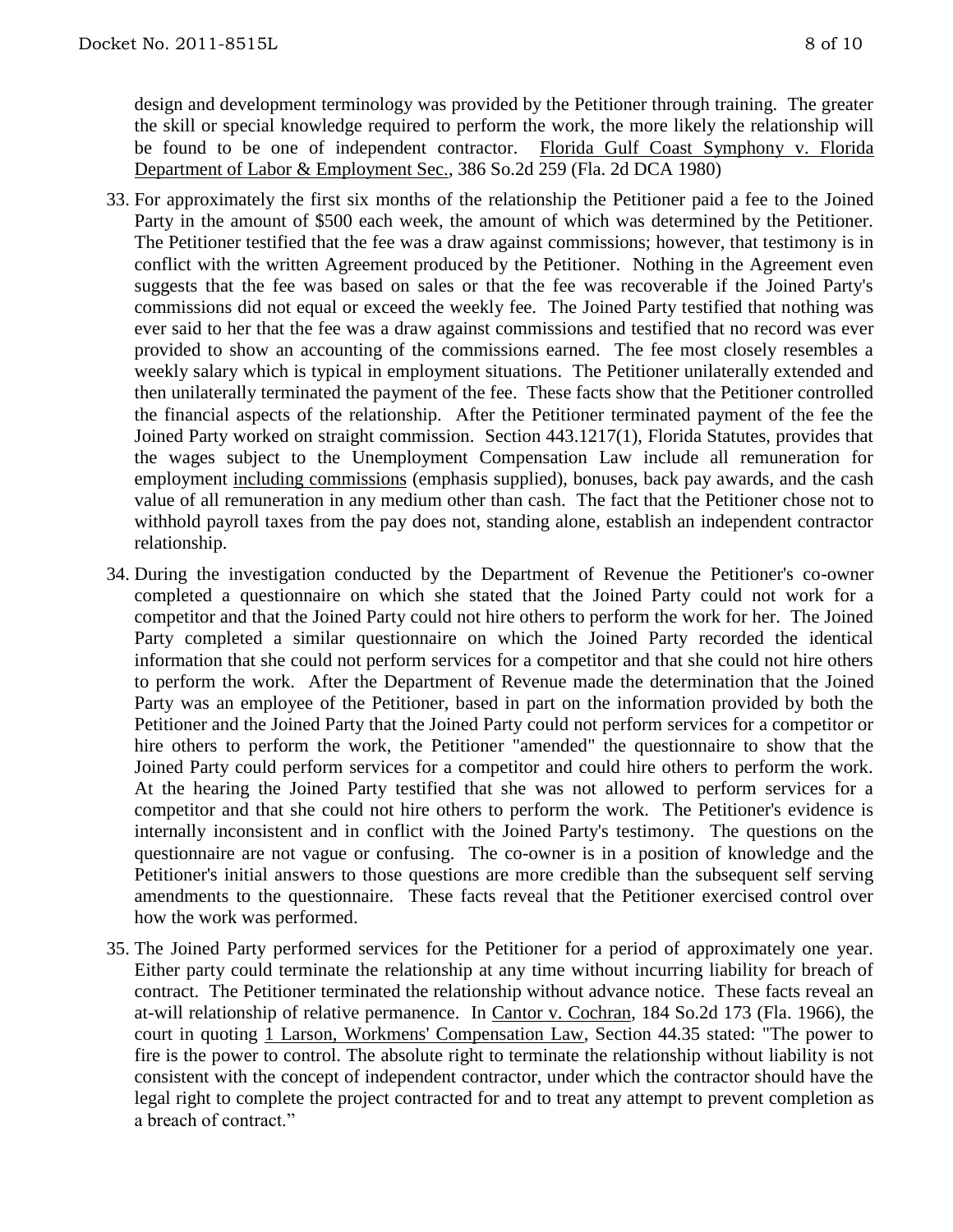- 36. The Petitioner determined what work was performed, how the work was performed, and to a significant degree when the work was performed. In Adams v. Department of Labor and Employment Security, 458 So.2d 1161 (Fla. 1st DCA 1984), the Court held that if the person serving is merely subject to the control of the person being served as to the results to be obtained, he is an independent contractor. If the person serving is subject to the control of the person being served as to the means to be used, he is not an independent contractor. It is the right of control, not actual control or interference with the work which is significant in distinguishing between an independent contractor and a servant. The Court also determined that the Department had authority to make a determination applicable not only to the worker whose unemployment benefit application initiated the investigation, but to all similarly situated workers.
- 37. The evidence reveals that the Petitioner exercised sufficient control over the Joined Party in the performance of the Joined Party's duties to create an employer-employee relationship. The Department of Revenue extended its determination to include other individuals performing services for the Petitioner as account sales executives. However, the evidence reveals that the other account sales executives did not perform services under the same terms and conditions as the Joined Party. Thus, the other account sales executives are not similarly situated workers.
- 38. The determination holds that the Joined Party was the Petitioner's employee retroactive to January 1, 2009, and that the Petitioner was liable for payment of unemployment compensation taxes effective January 1, 2009. It is undisputed that the Joined Party began performing services for the Petitioner on October 27, 2008, and that the Petitioner paid the Joined Party at least \$500 for each week during the remainder of 2008. The Petitioner has not provided any accounting of the total earnings paid to the Joined Party during 2008 but agrees that the amount would have been approximately \$4,000 or more.
- 39. Section 443.1215, Florida States, provides:
	- (1) Each of the following employing units is an employer subject to this chapter:
		- (a) An employing unit that:
			- 1. In a calendar quarter during the current or preceding calendar year paid wages of at least \$1,500 for service in employment; or
			- 2. For any portion of a day in each of 20 different calendar weeks, regardless of whether the weeks were consecutive, during the current or the preceding calendar year, employed at least one individual in employment, irrespective of whether the same individual was in employment during each day.
- 40. The Petitioner paid wages to the Joined Party during the fourth calendar quarter 2008 in excess of \$1,500. Thus the Petitioner has established liability for payment of unemployment compensation tax effective October 27, 2008.
- 41. On June 6, 2011, 13 days after the hearing was closed, the Petitioner submitted additional documents to be considered as evidence. The documents were not previously submitted and are not part of the record. Rule 60BB-2.035(19)(a), Florida Administrative Code, provides that the parties will have 15 days from the date of the hearing to submit written proposed findings of fact and conclusions of law with supporting reasons. However, no additional evidence will be accepted after the hearing has been closed.
- 42. The Petitioner's June 6, 2011, post-hearing submission does not contain any proposed findings of fact but does contain a proposed conclusion and supporting case law. The Petitioner's proposed conclusion has been considered. The proposed conclusion is rejected because it is not supported by a preponderance of the credible competent evidence.